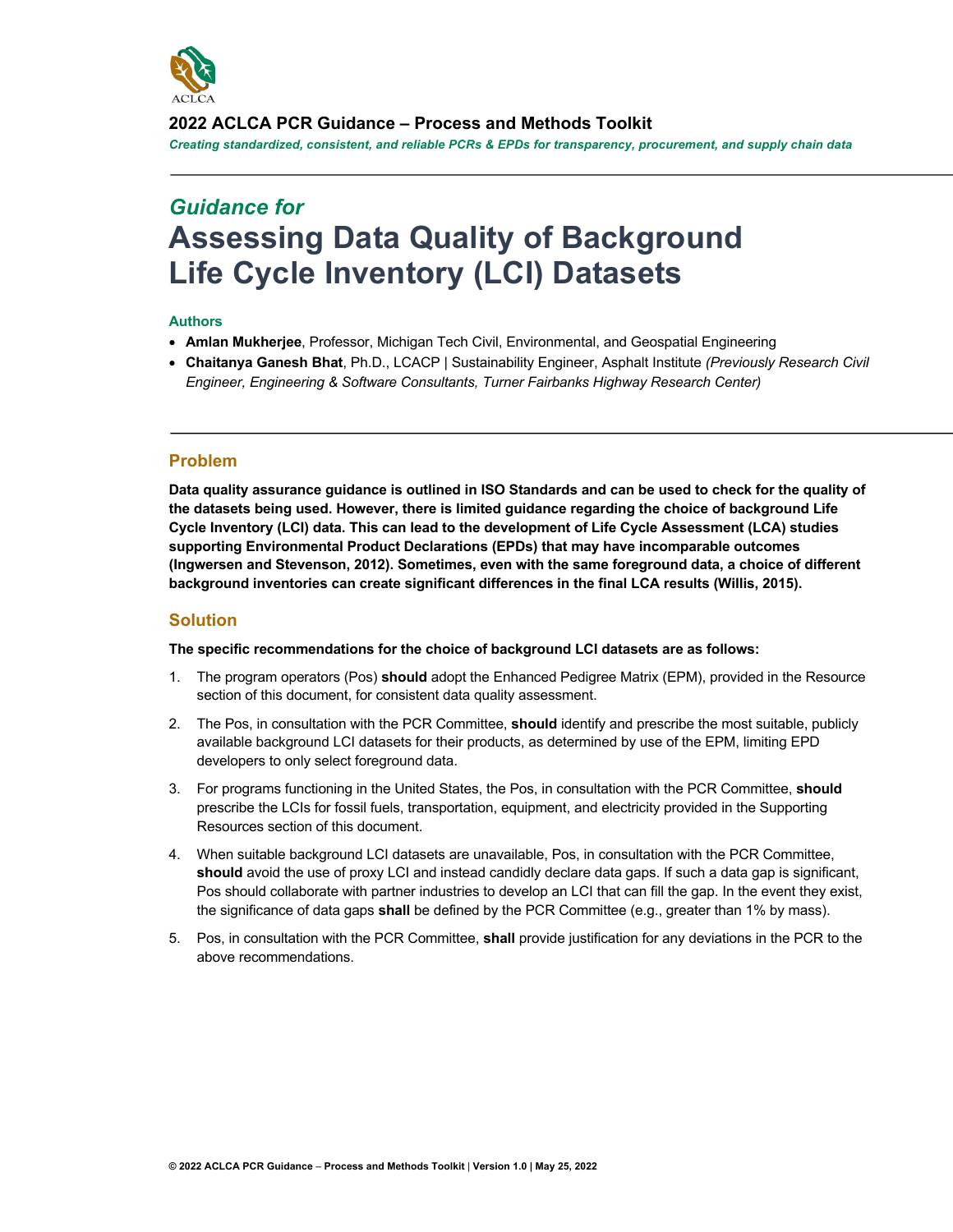

# **Basis for recommendation**

**It is suggested that POs adopt a common approach to assessing data quality, and when possible, specifically prescribe background datasets in the PCR, including requirements for regionalization. The benefits of this prescription include:**

- EPDs conformant with the PCR will be comparable, as the reported mid-point indicators will only reflect the differences in the facility- and product-specific foreground data.
- Authorities requiring EPDs can have a higher level of confidence in the EPD outcomes, as the data quality assessment for background data has already been completed by the PO.
- POs can afford more transparency into the EPD development process while also removing barriers to third parties accessing the processes and calculations supporting the underlying LCA.

Of course, this does not imply that proprietary data cannot be used for background processes. Where proprietary data is involved, system level inventories can be prescribed, as they obscure unit process information while providing detailed input-output inventories useful for LCA calculations. An example of this is the system level inventories developed by Sphera for the cradle-to-terminal impacts of asphalt binder, which were made available for use by downstream products such as asphalt mixtures. *See the Resource section.*

POs of PCRs that support products in related supply chains could collaboratively choose to prescribe common background inventories. In doing so, they can ensure the ability for downstream products to use system level inventories based on EPDs of upstream products as background data.

# **Resource: Enhanced Pedigree Matrix**

**This section outlines the recommended data quality assessment methodology using the Enhanced Pedigree Matrix (Bhat 2020).** A pragmatic desired data quality is defined for each category **(indicated in blue),**  and limitations to reach this desired data quality are assessed for different background data categories. This methodology and assessment were completed for the background data recommended for the FHWA Pavement Framework and used in the *LCA Pave* tool, ensuring consistency with the Pavement LCA Framework.

## **Flow level**

**Flow level assessment enables evaluation of metadata associated with both product flows and elementary flows, such as name, unit, CAS number, and molecular formula.**

## *Reliability of the data*

Reliability is assessed at the flow level and indicates the methods used to generate the data and verification/validation of these methods. In order to point at the specifics of the data collection methods and their validation, the pavement-specific pedigree matrix details four questions within the reliability criterion, and the data quality assessment is carried out as follows:

#### **a) Is the inventory data checked for mass/energy balance, recalculation, etc.?**

- i) Verified data based on measurements score 1
- **ii) Verified data based on a calculation, or on non-verified data based on measurements – score 2**
- iii) Non-verified data based on a calculation score 3
- iv) Documented estimate score 4
- v) Undocumented estimate score 5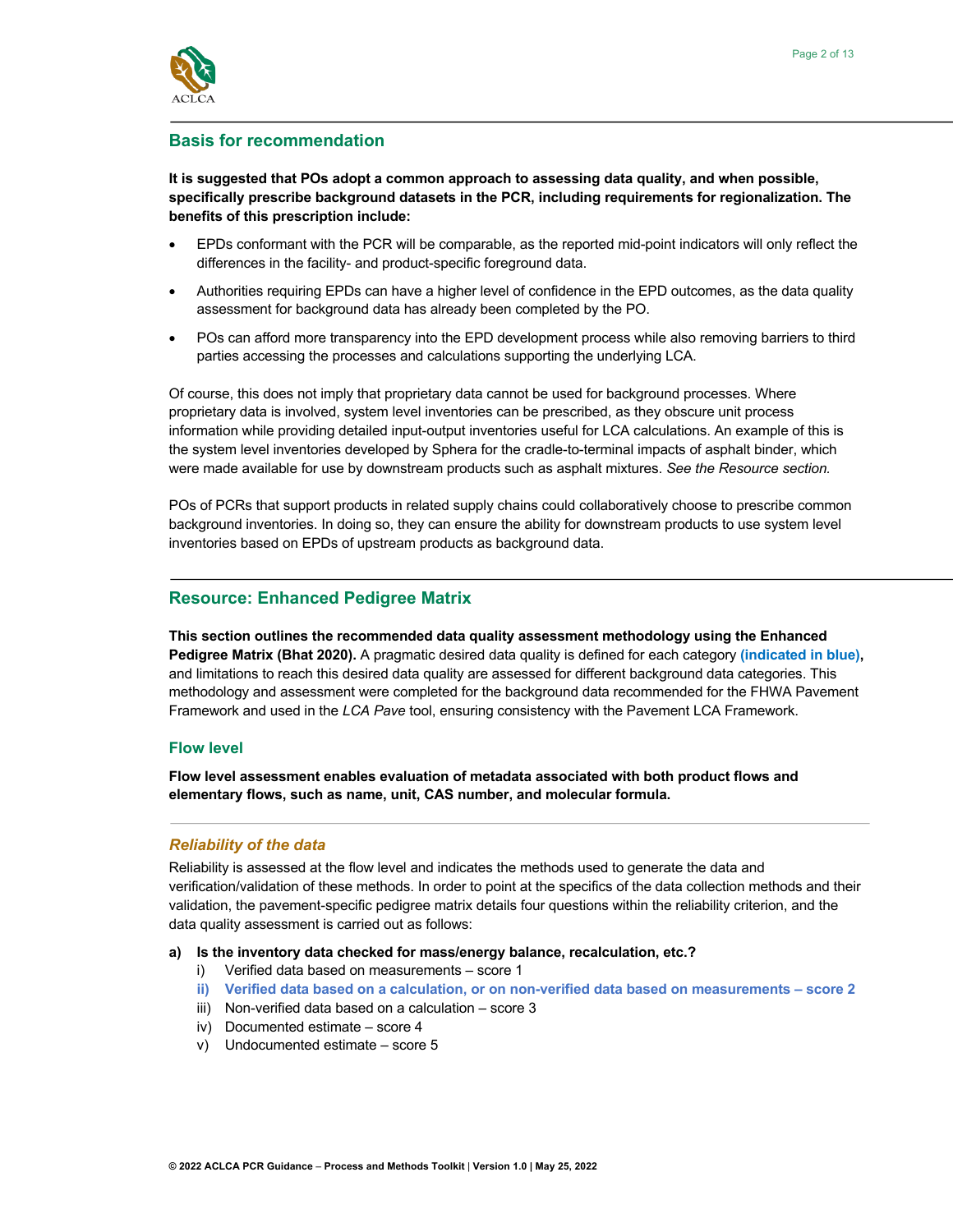

## **b) What is the status quo for the ownership and continuous support of data?**

- i) Hosts and owns score 1
- **ii) Owns but does not host – score 2**
- iii) Hosts but does not own score 3
- iv) Hosts and owns partially score 4
- v) Does not host or own score 5

## **c) Is the data regularly updated?**

- **i) Regular updates – score 1**
- ii) Less frequent updates score 2
- iii) No updates score 3
- **d) Is the data of deterministic nature, or are there statistically established confidence intervals stated for the data?**
	- i) Confidence intervals developed considering parameter, scenario, and model uncertainty based on directly measured or calculated data – score 1
	- **ii) Confidence intervals developed considering parameter, scenario, and/or model uncertainty based on an assumed probability distribution – score 2**
	- iii) Deterministic value provided score 3

## *Data collection methods*

Data collection methods are assessed at the flow level, and they reflect the robustness of the sampling methods used (e.g., sample size) and the data collection period. In order to point at the specifics of the data collection methods, the pavement-specific pedigree matrix lists two questions within the data collection methods criterion, and the data quality assessment is carried out as follows:

- **a) Rounding representativeness to the nearest whole number, how representative of the market is the data?**
	- i) ≥80% of the relevant market, over an adequate period score 1
	- **ii) 60-79% of the relevant market, over an adequate period OR representative data from ≥80% of the relevant market, over a shorter period – score 2**
	- iii) 40-59% of the relevant market, over an adequate period OR representative data from 60-79% of the relevant market, over a shorter period – score 3
	- iv) <40% of the relevant market, over an adequate period OR representative data from 40-59% of the relevant market, over a shorter period – score 4
	- v) Unknown OR data from a small number of sites and from shorter periods score 5
- **b) How compatible is the life cycle inventory data with the TRACI 2.1 impact assessment method from LCA Commons?**
	- i) Enough to calculate all 9 mid-point indicators as per TRACI 2.1 score 1
	- **ii) Enough to calculate only 6 out of 9 mid-point indicators as per TRACI 2.1 – score 2**
	- iii) Enough to calculate only 3 of 9 mid-point indicators as per TRACI 2.1– score 3
	- iv) Not compatible with TRACI 2.1 impact assessment method from LCA Commons score 4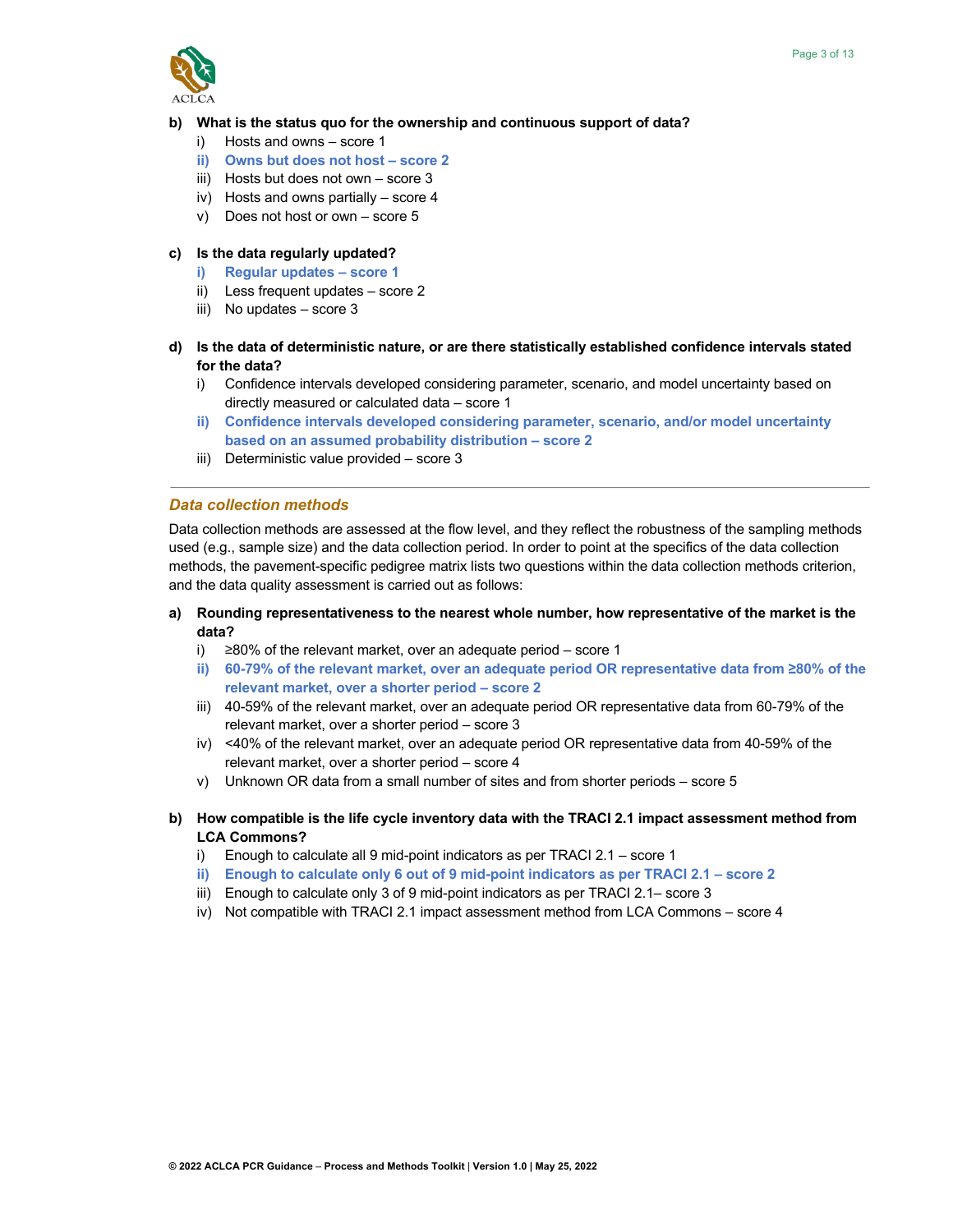

# *Time period of data*

Time period is assessed at the flow level and is used for either: 1) assessing the age difference between the temporal data quality guidance and the age of the data, or 2) assessing the actual age of the data. In order to point at the specifics of time period, the pavement-specific pedigree matrix lists three questions within the time period criterion, and the data quality assessment is carried out as follows:

- **a) Does the data capture seasonal variations?**
	- i) All three (fall, spring, and summer) seasons are covered score 1
	- **ii) Only two out of three seasons are covered – score 2**
	- iii) Only one season is covered score 3
	- iv) Not specified score 4

#### **b) How well is the time period of the data correlated with the data quality objective?**

- i) Less than 3 years of difference score 1
- **ii) Less than 6 years of difference – score 2**
- iii) Less than 10 years of difference score 3
- iv) Less than 15 years of difference score 4
- v) Age of data unknown or more than 15 years score 5

#### **c) How old was the data at the time of the data quality assessment?**

- i) Less than 3 years old score 1
- **ii) Less than 6 years old – score 2**
- iii) Less than 10 years old score 3
- iv) Less than 12 years old score 4
- v) Age of data unknown or more than 15 years score 5

Question "b" is relevant for individual LCA studies with specific data quality objectives, whereas question "c" is relevant for assessing the data quality of background data without a specific data quality objective. As the scope of this roadmap is relevant to background data only, questions "a" and "c" are used to assess the data quality.

## *Geography of data*

Geography is assessed at the flow level and is designed to capture differences in data quality related to differences in: 1) the resolution between the geography DQGs and the data used for modeling, and 2) the area of study. To point at the specifics of geography, the pavement-specific pedigree matrix lists two questions within the geography criterion, and the data quality assessment is carried out as follows:

#### **a) How well is the geography of the data correlated with the data quality objective?**

- i) Data from same resolution AND same area of study score 1
- **ii) Within one level of resolution AND a related area of study – score 2**
- iii) Within two levels of resolution AND a related area of study score 3
- iv) Outside of two levels of resolution BUT a related area of study score 4
- v) From a different or unknown area of study score 5

#### **b) What is the regional granularity associated with the data?**

- i) State level score 1
- **ii) Country level – score 2**
- iii) Continental level score 3
- iv) Global level score 4
- v) Data granularity unknown score 5

Question "a" is relevant for individual LCA studies with specific data quality objectives, whereas question "b" is relevant for assessing the data quality of background data without a specific data quality objective. As the scope of this roadmap is relevant to background data only, question "b" is used to assess the data quality.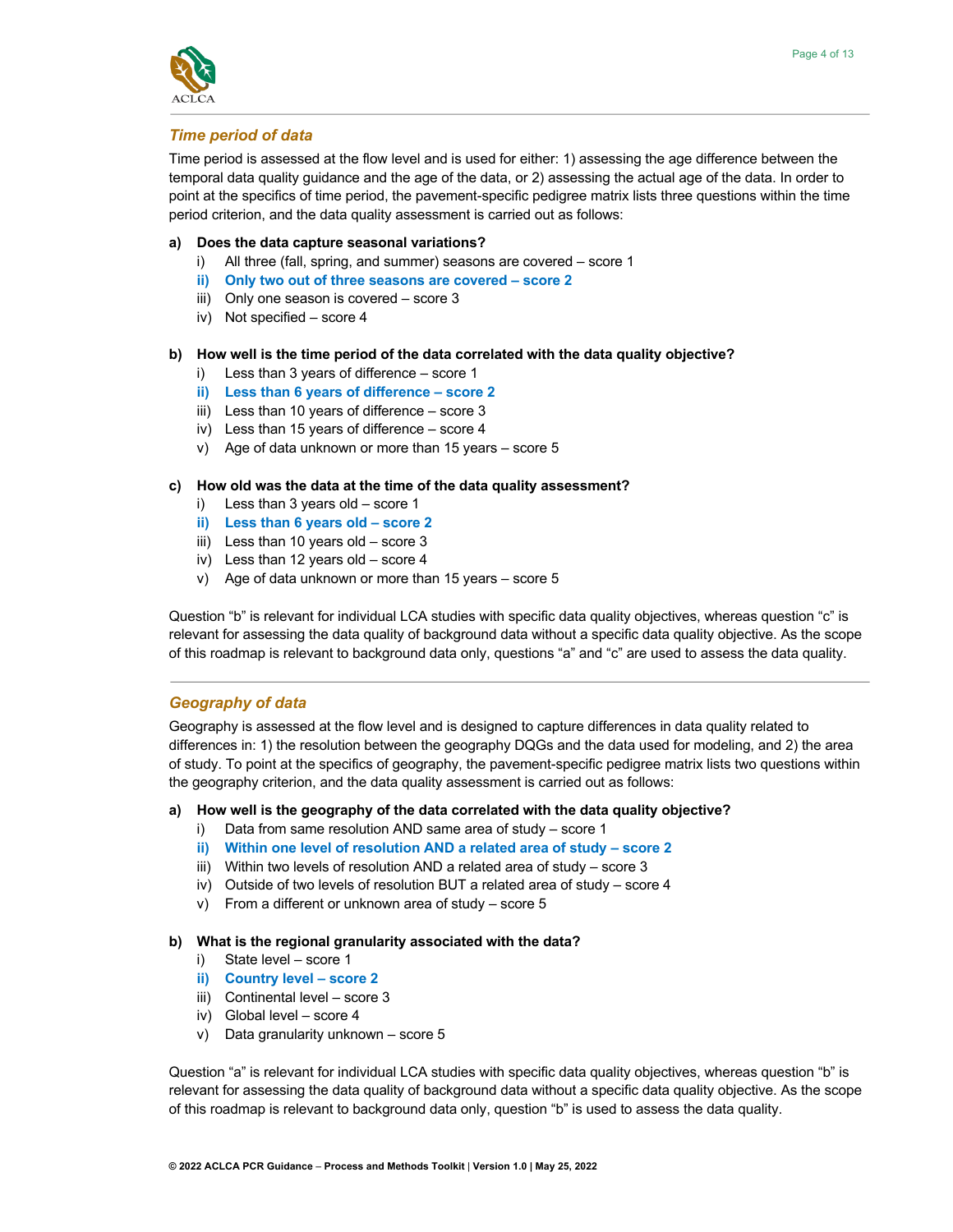

# *Technology of data*

Technology is assessed at the flow level and is designed to capture process design, operating conditions, material quality, and process scale. In order to point at the specifics of technology, the pavement-specific pedigree matrix lists two questions within the technology criterion, and the data quality assessment is carried out as follows:

- **a) How well is the technology of the data correlated with the data quality objective?**
	- i) All technology categories are equivalent score 1
	- **ii) Three of the technology categories are equivalent – score 2**
	- iii) Two of the technology categories are equivalent score 3
	- iv) One of the technology categories is equivalent score 4
	- v) None of the technology categories are equivalent score 5

#### **b) How well is the technology of the data described?**

- **i) Specified – score 1**
- ii) Not specified score 2

Question "a" is relevant for individual LCA studies with specific data quality objectives, whereas question "b" is relevant for assessing the data quality of background data without a specific data quality objective. As the scope of this roadmap is relevant to background data only, question "b" is used to assess the data quality.

## **Process level**

**Process level review enables assessment of the level of detail pertaining to a unit process; e.g., whether it is possible to obtain specific unit process information, or if only aggregated process information (combined processes to maintain confidentiality) is available.** 

# *Process review*

Process review is assessed at the process level and is designed to evaluate the level of review a dataset has undergone at the unit process level. In order to point at the specifics of process review, the pavement-specific pedigree matrix lists one question within the process review criterion, and the data quality assessment is carried out as follows:

#### **a) How well is the process reviewed?**

- i) Documented reviews by a minimum of two types of third-party reviewers score 1
- **ii) Documented reviews by a minimum of two types of reviewers, with one being a third party – score 2**
- iii) Documented review by a third-party reviewer score 3
- iv) Documented review by an internal reviewer score 4
- v) No documented review score 5

#### *Process completeness*

Process review is assessed at the process level and is designed to evaluate the level of review a dataset has undergone at the unit process level. In order to point at the specifics of process review, the pavement-specific pedigree matrix lists one question within the process review criterion, and the data quality assessment is carried out as follows:

#### **b) With completeness rounded to the nearest whole value, how complete is the process?**

- i)  $>80\%$  of determined flows within the process have been evaluated and given a value score 1
- **ii) 60-79% of determined flows within the process have been evaluated and given a value – score 2**
- iii) 40-59% of determined flows within the process have been evaluated and given a value score 3
- iv)  $\leq$ 40% of determined flows within the process have been evaluated and given a value score 4
- v) Process completeness not scored score 5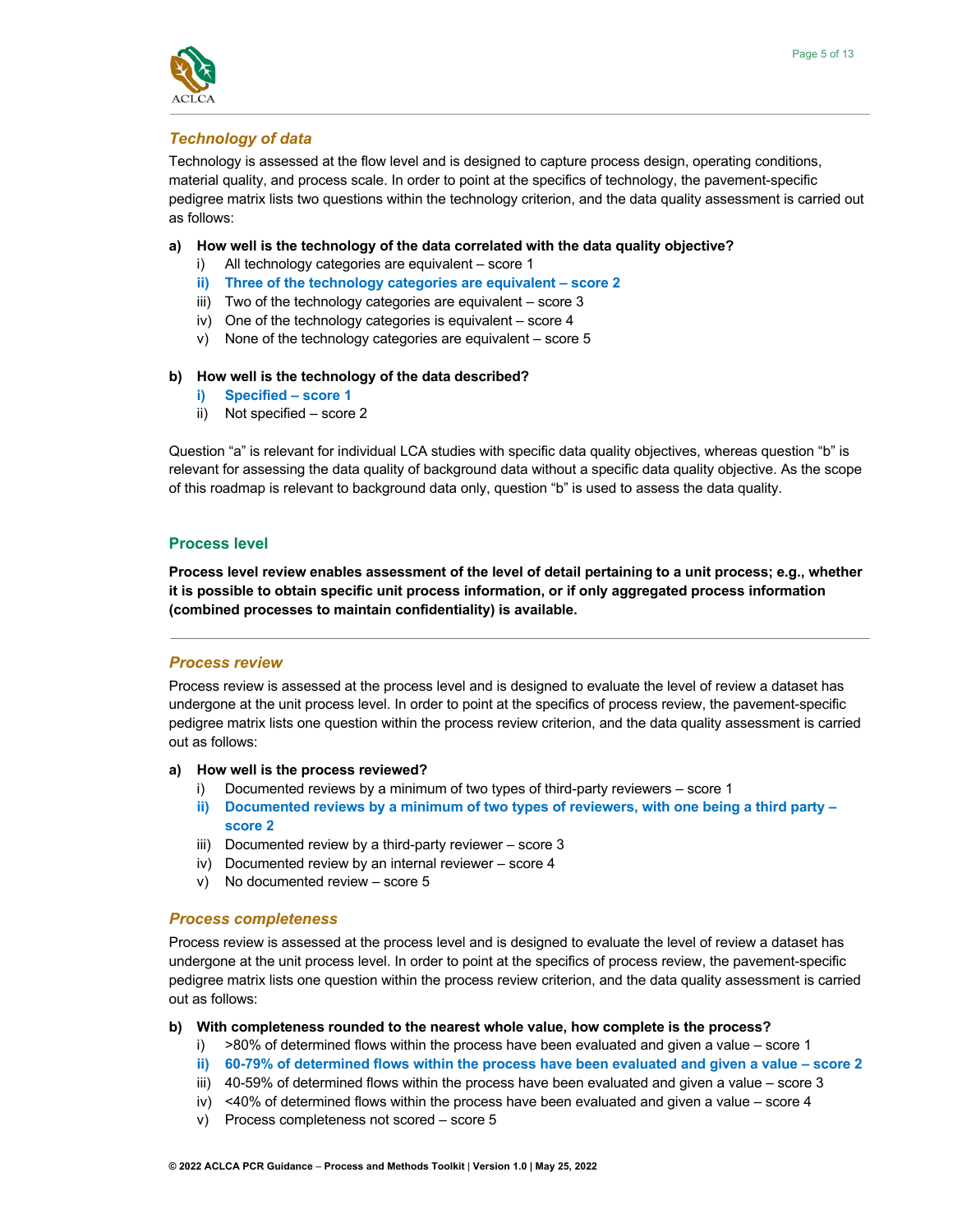

## **Resource:** *Recommended LCIs*

**The following LCIs prescribed for fossil fuels, transportation, equipment, and electricity can be found at: https://www.lcacommons.gov/lca-collaboration/**

## **Fossil fuels used in production**

#### *Diesel*

#### **Technologies relevant for the background data category 'Diesel'**

- Diesel, combusted in industrial boiler
- Diesel, combusted in industrial equipment

#### **Diesel meta-data from LCA Commons stakeholders**

| Sources                            | <b>Formats</b>          | <b>TRACI mid-point indicators compliance</b> | <b>OpenLCA LCI</b> | <b>Energy</b>      |
|------------------------------------|-------------------------|----------------------------------------------|--------------------|--------------------|
| <b>NETL</b><br>(limited meta-data) | OpenLCA                 | Yes (based on NETL's CO2U Project)           | Yes                | No                 |
| <b>USLCI</b>                       | OpenLCA                 | Yes (based on non-verified data)             | Yes (non-verified) | Yes (non-verified) |
| <b>GREET</b>                       | <b>GREET</b><br>(EXCEL) | No (only GHG)                                | No                 | Yes                |

Diesel from the USLCI's NREL is available on the LCA Commons collaboration server.

#### *Gasoline*

#### **Technologies relevant for the entity 'Gasoline'**

• Gasoline, combusted in industrial equipment

#### **Gasoline meta-data on LCA Commons stakeholders**

| <b>Sources</b>                | <b>Formats</b>          | <b>TRACI mid-point indicators compliance</b> | <b>OpenLCA LCI</b> | <b>Energy</b>      |
|-------------------------------|-------------------------|----------------------------------------------|--------------------|--------------------|
| <b>USLCI</b>                  | OpenLCA                 | Yes                                          | Yes (non-verified) | Yes (non-verified) |
| <b>NETL</b><br>(no meta-data) | OpenLCA                 | Yes (based on NETL's CO2U Project)           | Yes (non-verified) | No                 |
| <b>GREET</b>                  | <b>GREET</b><br>(EXCEL) | No (only GHG)                                | No                 | Yes                |
| <b>USLCI</b>                  | OpenLCA                 | Yes                                          | Yes (non-verified) | Yes (non-verified) |
| <b>GREET</b>                  | GREET<br>(EXCEL)        | No (only GHG)                                | No                 | Yes                |

Gasoline from the USLCI's NREL is available on the LCA Commons collaboration server.

# *Liquefied petroleum gas*

#### **Technologies relevant for the entity 'Liquefied petroleum gas'**

• Liquefied petroleum gas, combusted in industrial boiler

#### **Liquefied petroleum gas meta-data from LCA Commons stakeholders**

| <b>Sources</b> | <b>Formats</b>          | <b>TRACI mid-point indicators compliance</b> | <b>OpenLCA LCI</b> | <b>Energy</b>      |
|----------------|-------------------------|----------------------------------------------|--------------------|--------------------|
| USLCI          | OpenLCA                 | Yes                                          | Yes (non-verified) | Yes (non-verified) |
| <b>GREET</b>   | <b>GREET</b><br>(EXCEL) | No (only GHG)                                | No                 | Yes                |

Liquefied petroleum gas from the USLCI's NREL is available on the LCA Commons collaboration server.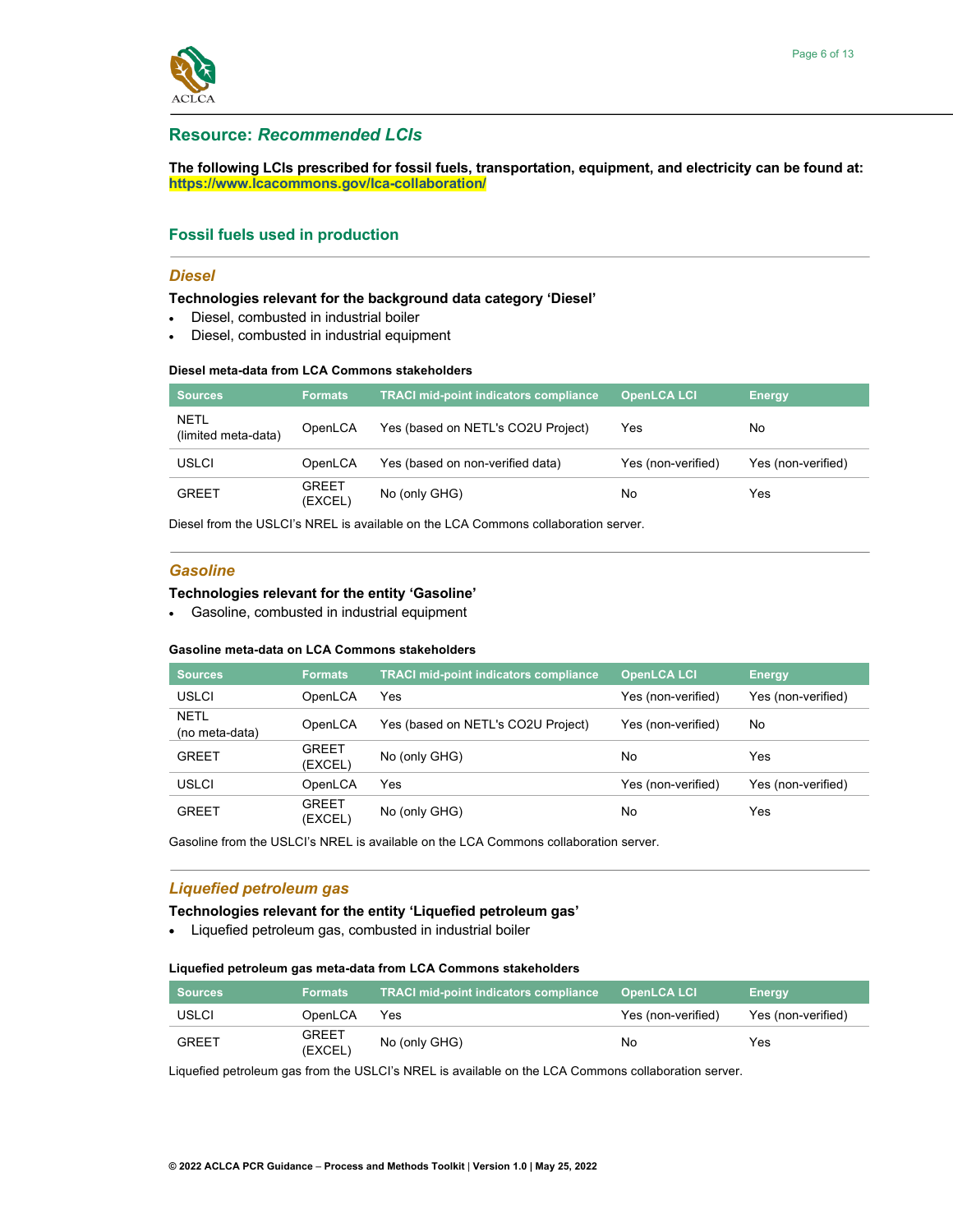

# *Residual fuel oil*

# **Technologies relevant for the entity 'Residual fuel oil'**

• Residual fuel oil, combusted in industrial boiler

## **Residual fuel oil meta-data from LCA Commons stakeholders**

| <b>Sources</b> | <b>Formats</b>          | <b>TRACI mid-point indicators compliance</b> | ′OpenLCA LCI.      | Energy             |
|----------------|-------------------------|----------------------------------------------|--------------------|--------------------|
| USLCI          | OpenLCA                 | Yes                                          | Yes (non-verified) | Yes (non-verified) |
| <b>GREET</b>   | <b>GREET</b><br>(EXCEL) | No (only GHG)                                | No.                | Yes                |

Residual fuel oil from the USLCI's NREL is available on the LCA Commons collaboration server.

# *Coal*

## **Technologies relevant for the entity 'Coal'**

- Anthracite coal, combusted in industrial boiler
- Bituminous coal, combusted in industrial boiler
- Lignite coal, combusted in industrial boiler

## **Coal meta-data from LCA Commons stakeholders**

| Sources | <b>Formats</b>          | <b>TRACI mid-point indicators compliance</b> | <b>OpenLCA LCI</b> | Energy             |
|---------|-------------------------|----------------------------------------------|--------------------|--------------------|
| USLCI   | OpenLCA                 | Yes                                          | Yes (non-verified) | Yes (non-verified) |
| GRFFT   | <b>GREET</b><br>(EXCEL) | No (only GHG)                                | No.                | Yes                |

Coal from the USLCI's NREL is available on the LCA Commons collaboration server.

# *Recycled oil*

This inventory was developed using the data in the consequential LCA by Geyer, Roland & Kuczenski, Brandon & Henderson, Ashley & Zink, Trevor (2013); and Life Cycle Assessment of Used Oil Management in California Pursuant to Senate Bill 546 (Lowenthal).

| <b>Sources</b>      | Formats                    | <b>TRACI mid-point indicators compliance</b>                                             | <b>OpenLCA LCI</b> | <b>Energy</b> |
|---------------------|----------------------------|------------------------------------------------------------------------------------------|--------------------|---------------|
| Geyer et al. (2013) | Presented<br>ın<br>OpenLCA | Data source has emissions that have<br>been converted to a TRACI compliant<br>inventory. | Yes                | Yes           |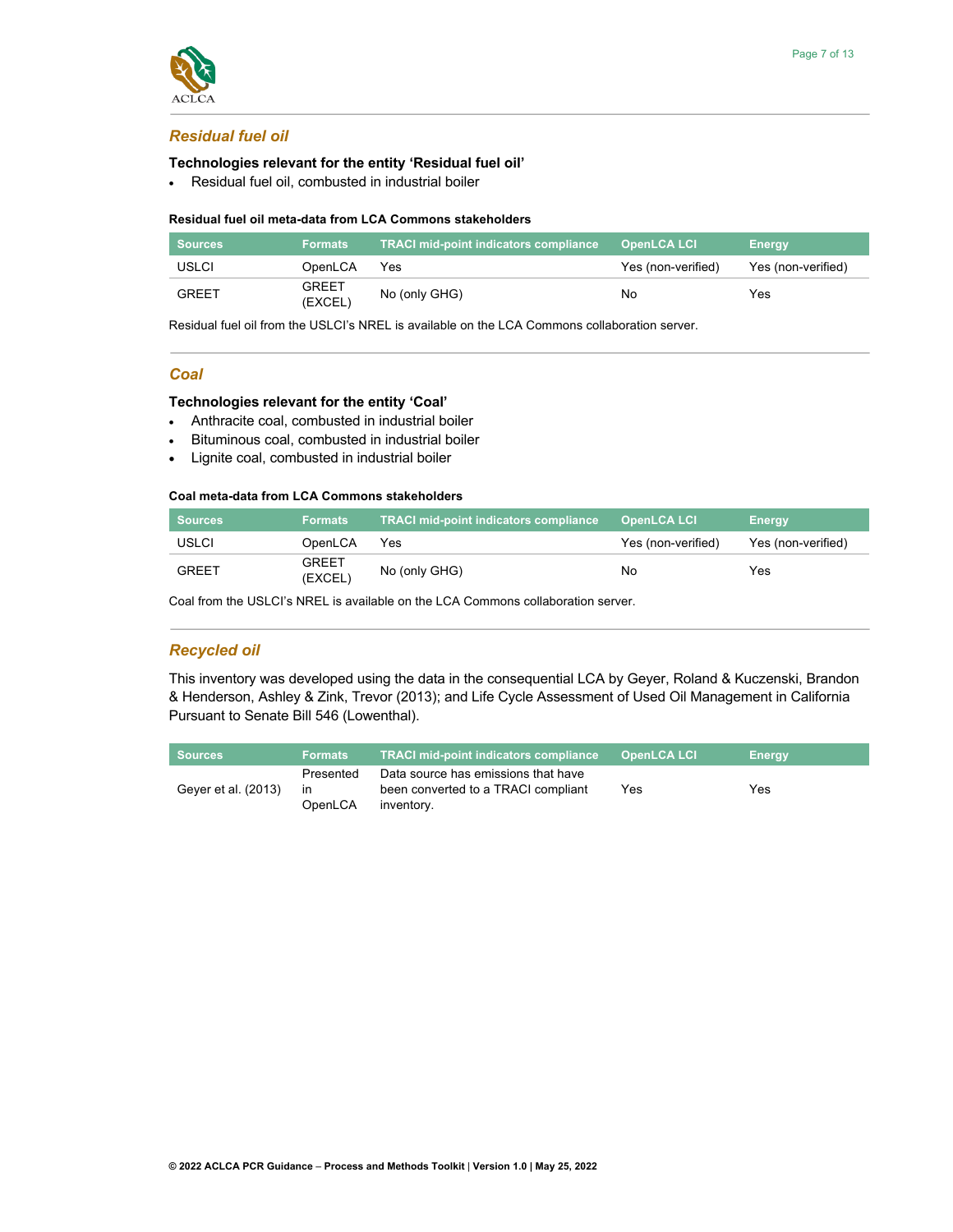

#### **Transportation**

#### *Diesel powered*

#### **Technologies relevant for the background data category 'Diesel'**

- Transportation by barge, diesel powered
- Transportation by combination truck, diesel powered
- Transportation by ocean freighter, diesel powered
- Transportation by train, diesel powered
- Transport, refuse truck, diesel powered

#### **Diesel meta-data from LCA Commons stakeholders**

| <b>Sources</b>                     | <b>Formats</b>   | <b>TRACI mid-point indicators compliance</b> | <b>OpenLCA LCI</b> | <b>Energy</b>      |
|------------------------------------|------------------|----------------------------------------------|--------------------|--------------------|
| <b>NETL</b><br>(limited meta-data) | OpenLCA          | Yes                                          | Yes                | No                 |
| <b>USLCI</b>                       | OpenLCA          | Yes (Based on non-verified data)             | Yes (non-verified) | Yes (non-verified) |
| <b>GREET</b>                       | GREET<br>(EXCEL) | No (Only GHG)                                | No                 | Yes                |

Diesel from the USLCI's NREL is available on the LCA Commons collaboration server.

#### *Gasoline*

#### **Following technologies are relevant for the entity 'Gasoline'**

- Transportation by combination truck, gasoline powered
- Transport, refuse truck, gasoline powered

#### **Gasoline meta-data from LCA Commons stakeholders**

| <b>Sources</b>                | <b>Formats</b>          | <b>TRACI mid-point indicators compliance</b> | <b>OpenLCA LCI</b> | <b>Energy</b>      |
|-------------------------------|-------------------------|----------------------------------------------|--------------------|--------------------|
| USLCI                         | OpenLCA                 | Yes                                          | Yes (non-verified) | Yes (non-verified) |
| <b>NETL</b><br>(No meta-data) | OpenLCA                 | Yes (Based on NETL's CO2U Project)           | Yes (non-verified) | No                 |
| <b>GREET</b>                  | <b>GREET</b><br>(EXCEL) | No (Only GHG)                                | No                 | Yes                |

Gasoline from the USLCI's NREL is available on the LCA Commons collaboration server.

## **Equipment**

#### *Equipment using diesel*

## **Technologies relevant for the background data category 'Diesel'**

- Operation of diesel equipment, industry average <19kW
- Operation of diesel equipment, industry average >19 kW and <56 kW
- Operation of diesel equipment, industry average >56 kW and <560 kW
- Operation of diesel equipment, industry average >560 kW and <900 kW
- Operation of diesel equipment, industry average >900 kW

#### **Diesel meta-data from LCA Commons stakeholders**

| <b>Sources</b>               | <b>Formats</b> |     |     | <b>Energy</b> |
|------------------------------|----------------|-----|-----|---------------|
| USEPA-USLCI-<br><b>GREET</b> | OpenLCA        | Yes | Yes | Yes           |

Diesel used in heavy construction equipment from USEPA is available on the LCA Commons collaboration server.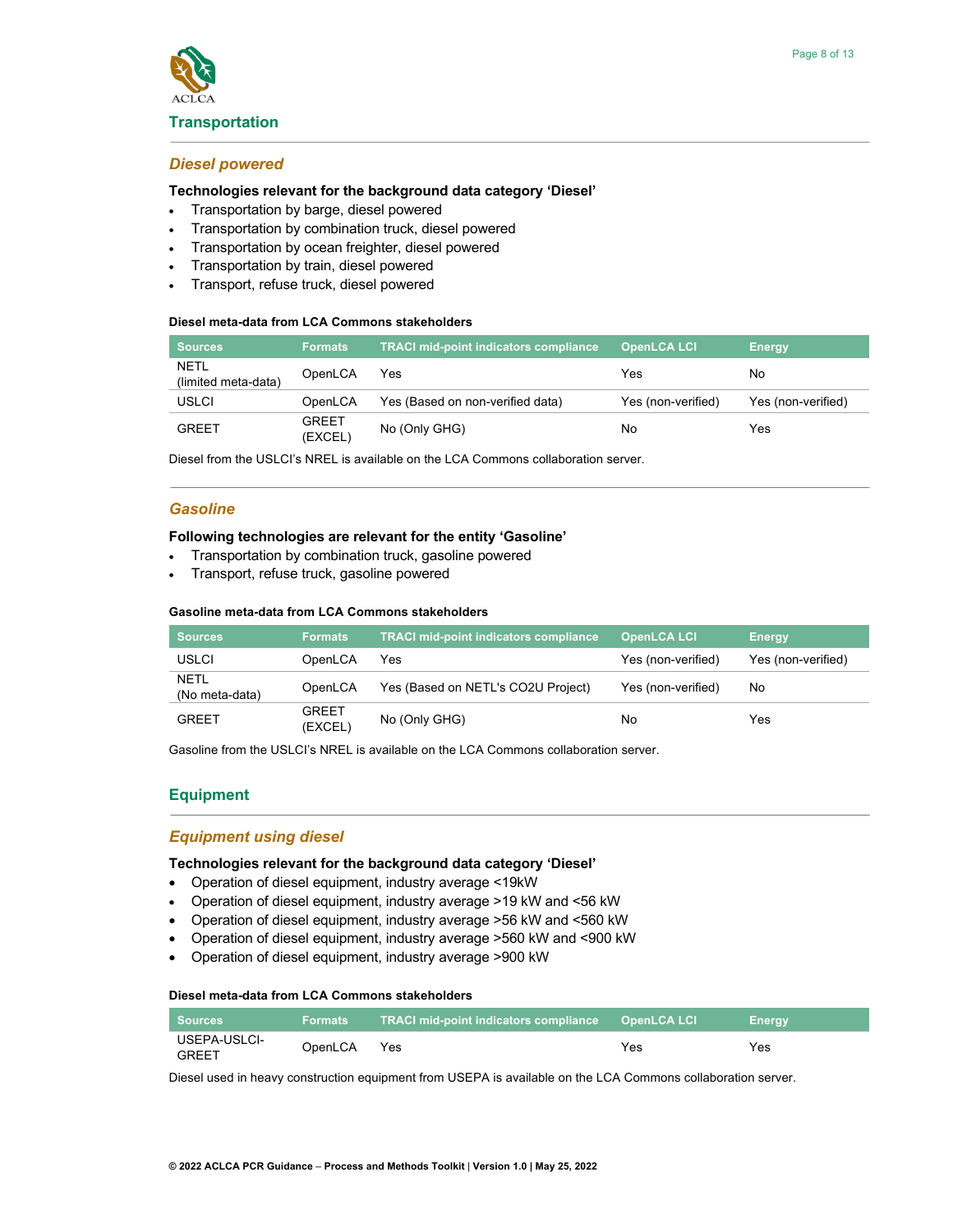

# *Equipment using natural gas*

## **Technologies relevant for the background data category 'Natural gas'**

- Operation of compressed natural gas equipment, industry average >19 kW and <56 kW
- Operation of compressed natural gas equipment, industry average >56 kW and <560 kW

#### **Natural gas meta-data from LCA Commons stakeholders**

| <b>Sources</b>               | Formats | <b>TRACI mid-point indicators compliance OpenLCA LCI</b> |     | <b>Energy</b> |
|------------------------------|---------|----------------------------------------------------------|-----|---------------|
| USEPA-USLCI-<br><b>GREET</b> | OpenLCA | Yes                                                      | Yes | Yes           |

# *Equipment using gasoline*

## **Technologies relevant for the entity 'Gasoline'**

- Operation of gasoline equipment, 2-stroke, industry average <19 kW
- Operation of gasoline equipment, 4-stroke, industry average <19 kW
- Operation of gasoline equipment, industry average <19 kW and >56 kW
- Operation of gasoline equipment, industry average >56 kW and <560 kW

## **Gasoline meta-data from LCA Commons stakeholders**

| <b>Sources</b>               | <b>Formats</b> | <b>TRACI mid-point indicators compliance</b> | <b>OpenLCA LCI</b> | Enerav |
|------------------------------|----------------|----------------------------------------------|--------------------|--------|
| USEPA-USLCI-<br><b>GREET</b> | OpenLCA        | Yes                                          | Yes                | Yes    |

# *Equipment using liquified petroleum gas*

## **Technologies relevant for the entity 'Liquefied petroleum gas'**

- Operation of liquefied petroleum gas equipment, industry average >19 kW and <56 kW
- Operation of liquefied petroleum gas equipment, industry average >56 kW and <560 kW

## **Liquefied petroleum gas meta-data from LCA Commons stakeholders**

| <b>Sources</b>               | <b>Formats</b> | . TRACI mid-point indicators compliance  OpenLCA LCI_ |     | <b>Energy</b> |
|------------------------------|----------------|-------------------------------------------------------|-----|---------------|
| USEPA-USLCI-<br><b>GREET</b> | OpenLCA        | Yes                                                   | Yes | Yes           |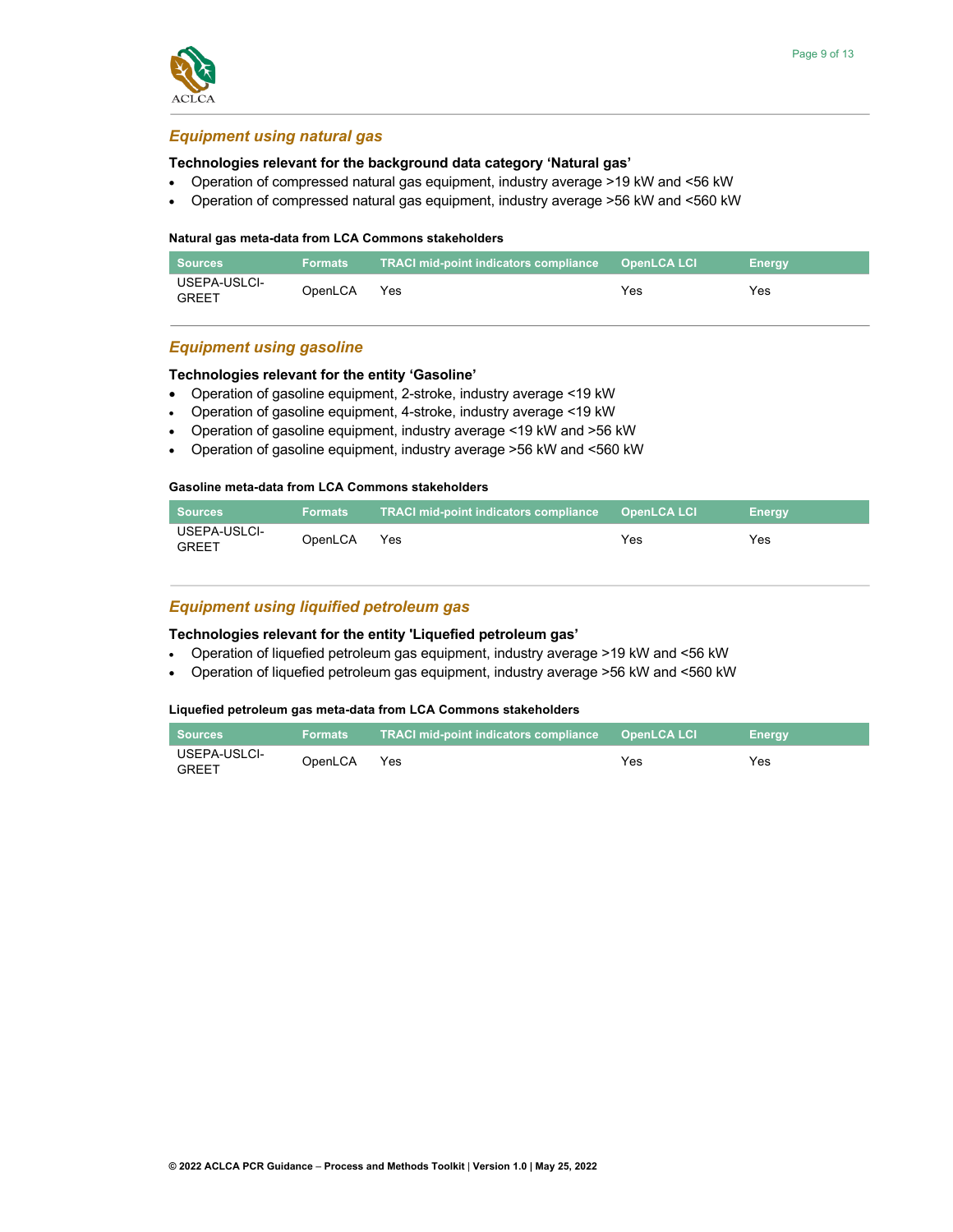

## **Electricity**

## **Technologies relevant for the background data category 'Electricity'**

- Generation-based electricity from GREET and United States Lifecycle Inventories' (USLCI's) National Renewable Energy Laboratory (NREL)
- Consumption-based electricity from the National Energy Technology Laboratory (NETL)

The life cycle inventory data for consumption-based electricity is available from the National Energy Technology Laboratory (NETL), and the generation-based electricity is available from GREET as well as United States Lifecycle Inventories' (USLCI's) National Renewable Energy Laboratory (NREL). The project team has decided to choose consumption-based electricity (i.e., what electricity is consumed) from NETL over generation-based (i.e., what electricity is generated) as the default background data for electricity based on conversations with LCA Commons. However, this data is still not available in an OpenLCA-compatible format.

#### **Electricity meta-data from LCA Commons stakeholders**

| <b>Sources</b> | <b>Formats</b>                  | <b>TRACI mid-point indicators compliance</b> | <b>OpenLCA LCI</b> | <b>Energy</b>      |
|----------------|---------------------------------|----------------------------------------------|--------------------|--------------------|
| <b>NETL</b>    | Grid-Mix<br>Explorer<br>(EXCEL) | Yes                                          | Yes                | No                 |
| <b>USLCI</b>   | OpenLCA                         | Yes (based on non-verified data)             | Yes (non-verified) | Yes (non-verified) |
| <b>GREET</b>   | <b>GREET</b><br>(EXCEL)         | No (only GHG)                                | No                 | Yes                |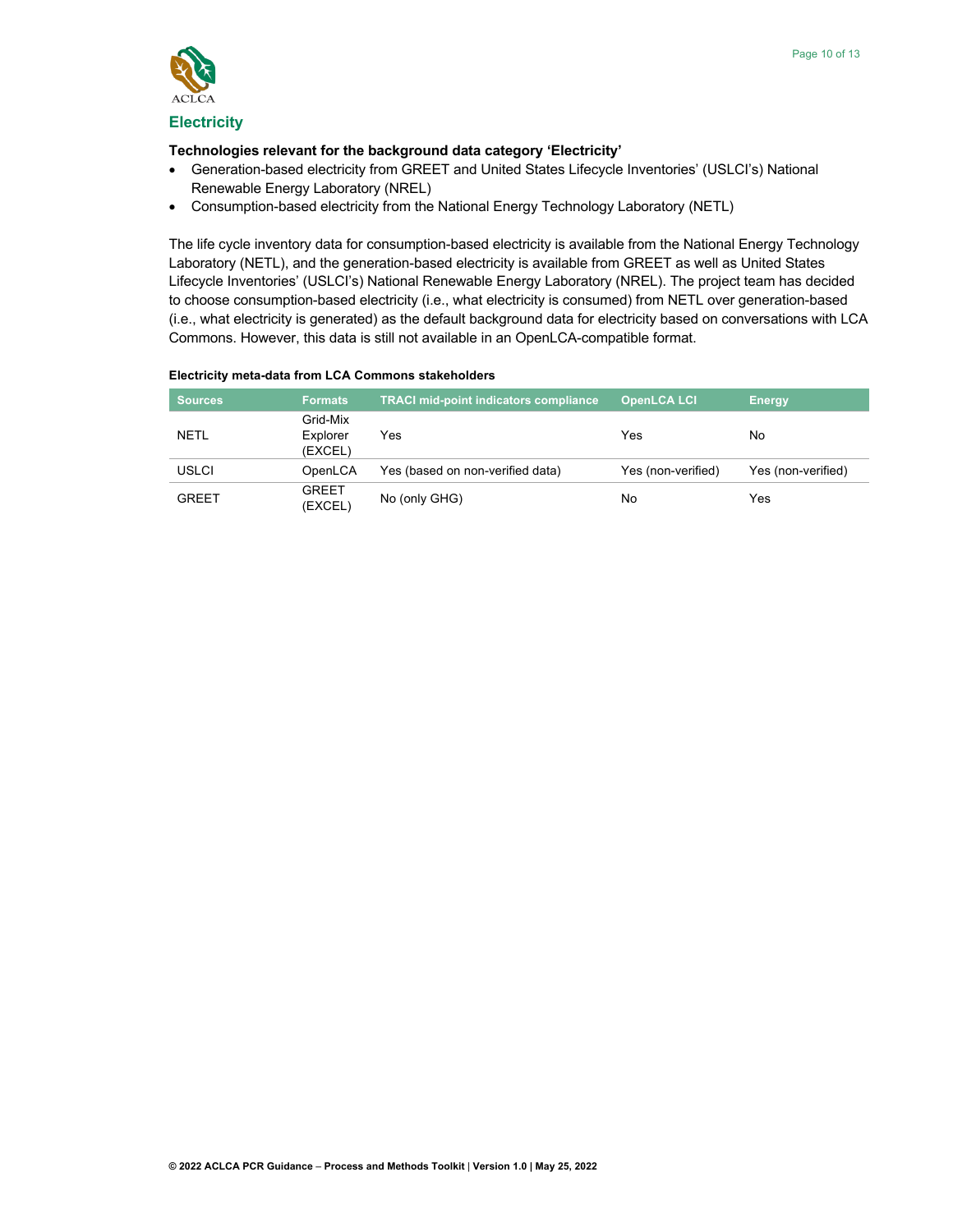

# **Resource:** *Example of proprietary dataset made public*

**This example illustrates how system-level inventories can be made available by industries to help support downstream and associated products in the supply chain, while also protecting proprietary product information, thus creating more confidence in the results reported in the EPD. The Asphalt Institute has provided system level inventories for asphalt binder, which is used as an input for the asphalt mixture inventory and is publicly available through the Federal LCA Commons.**

#### *Asphalt binder*

#### **Technologies relevant for the entity 'Asphalt binder':**

- Asphalt binder, no additives, consumption mix, at terminal, from crude oil (Source: http://www.asphaltinstitute.org/engineering/lca-study-on-asphalt-binders/)
- Asphalt binder, 0.5% polyphosphoric acid (PPA), consumption mix, at terminal, from crude oil (Source: http://www.asphaltinstitute.org/engineering/lca-study-on-asphalt-binders/)
- Asphalt binder, 3.5% styrene-butadiene-styrene (SBS), consumption mix, at terminal, from crude oil (Source: http://www.asphaltinstitute.org/engineering/lca-study-on-asphalt-binders/)
- Asphalt binder, 8% ground rubber tire (GRT), consumption mix, at terminal, from crude oil (Source: http://www.asphaltinstitute.org/engineering/lca-study-on-asphalt-binders/)

#### **Asphalt binder meta-data from stakeholders**

| <b>Sources</b>    | <b>Formats</b> | <b>TRACI mid-point indicators compliance</b>              | <b>OpenLCA LCI</b> | <b>Energy</b> |
|-------------------|----------------|-----------------------------------------------------------|--------------------|---------------|
| Asphalt Institute | OpenLCA        | Yes, compatible with TRACI 2.1 from<br><b>LCA Commons</b> | Yes                | No            |

Asphalt institute's LCA team worked with NREL to make their life cycle inventory compatible with the LCA Commons TRACI 2.1 impact assessment method, and the dataset has recently been added to the LCA Commons collaboration server.